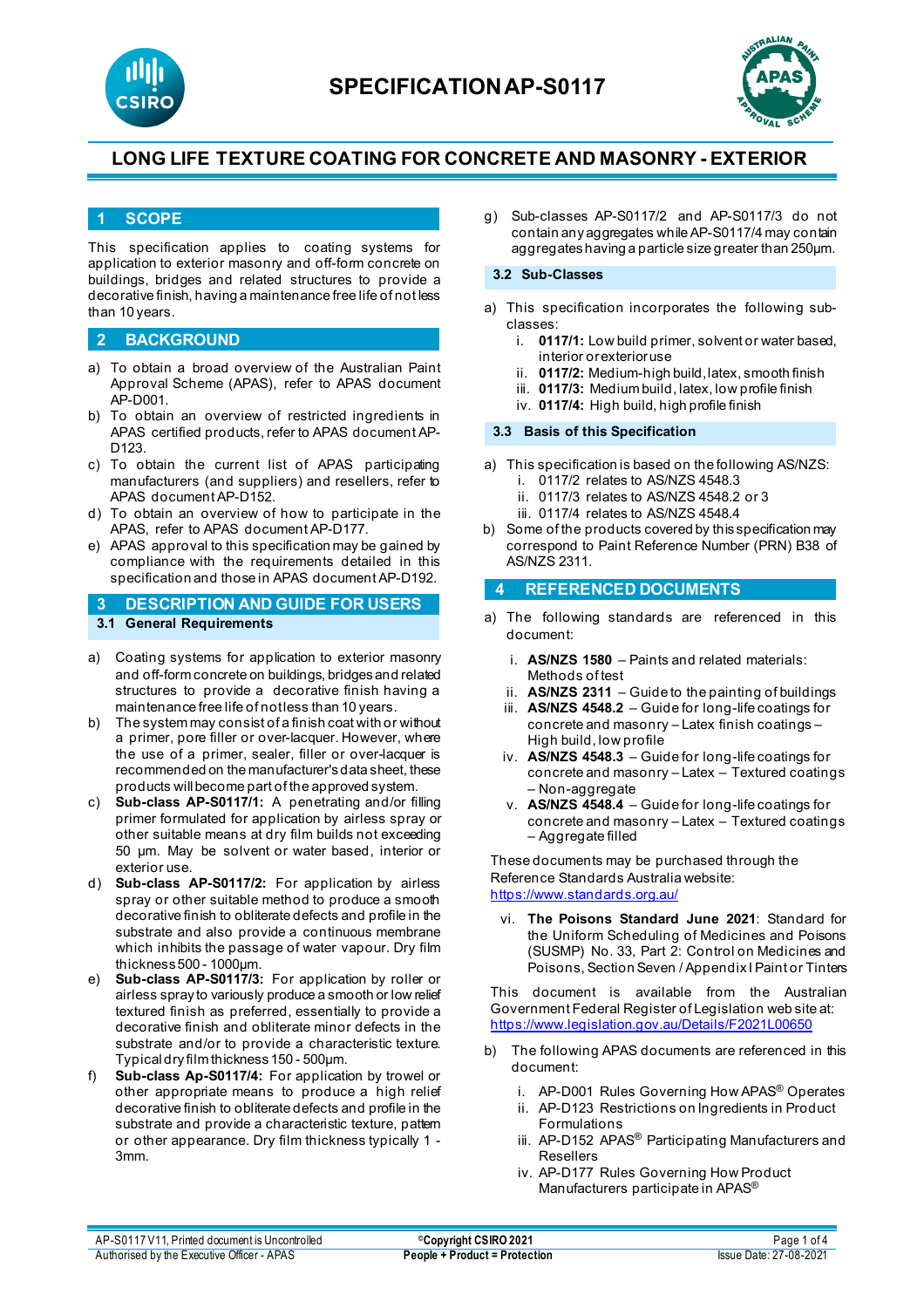



- v. AP-D181 Volatile Organic Compounds (VOC) Limits
- vi. AP-D192 Rules Governing APAS® Product Certification Scheme

All APAS documents are available for download from the APAS website: <https://vs.csiro.au/apas/documents/>

| 5 COMPOSITIONAL REQUIREMENTS |
|------------------------------|
| 5.1 Binder                   |

- a) The following are the types of binders typically associated with the specific sub-classes:
	- i. **0117/1**: Not specified. Binder shall be chosen to impart the required system properties.
	- ii. **0117/2**: Pigmented latex based on pure acrylic or styrene acrylic copolymer.
	- iii. **0117/3**: Pigmented latex based on pure acrylic or styrene acrylic copolymer.
	- iv. **0117/4**: Not restricted and may variously comprise either latex, cementitious, epoxy, polyester or other binder. The product may be a two-pack material.

#### **5.2 Volatiles**

- a) The volatile component shall typically be comprised of water, although some approved products may be solvent based.
- b) For VOC content restrictions, refer to APAS document AP-D181.

### **5.3 Pigmentation**

a) The pigmentation shall be chosen to impart the properties detailed in clause 7, Table 1 below.

#### **5.4 Colour**

- a) The colour range acceptable under this specification is normally limited to white and light tints off white but in some cases, additional bases such as deep or accent may be required.
- b) Tinting of these products shall only be permitted by the manufacturer unless the manufacturer has in place special arrangements with for example, certain retail outlets, for ensuring colour uniformity within and between containers of tinted product. In batch sized lots, some manufacturers may supply factory mixed colours on special order.
- c) Additional finishing colours may be obtained by overcoating with products such as gloss latex paints approved to APAS specification AP-S0280/1.

### **6 PRODUCT APPROVAL REQUIREMENTS**

- **6.1 General Requirements**
- a) The product and its application for approval shall comply with the relevant requirements of APAS document AP-D192 during the life of the approval.

#### **6.2 Technical Requirements**

- a) The product shall comply with **all** the requirements of clause 7, Table 1 below.
- b) Unless otherwise specified, the test panels shall be of autoclaved fibrous cement as specified in AS/NZS 1580.104.1 and shall be prepared by a method appropriate to the product type, in accordance with the manufacturer's directions.
- c) Subject to compliance with all the requirements of this specification, the level of Approval appropriate to the application shall be given to the system.

### **6.3 Health and Safety Requirements**

- a) The manufacturer's Safety Data Sheet (SDS) must be studied closely prior to using the product and complied with during use of the product.
- b) A full-face air fed respirator should be used when spraying AP-S0117/1 solvent-based materials. Appropriate respiratory protection procedures and practices should be followed when spraying AP-S0117/2, AP-S0117/3 and AP-S0117/4 products.
- c) If the product contains a flammable solvent, the paint should be stored away from all sources of heat or ignition
- d) Products intended for sale in Australia shall comply with all the requirements of the SUSMP. Products intended for sale in other countries shall comply with all local WHS and environmental requirements.
- The product shall comply with all requirements of clause 6.3 and 6.4 of APAS document AP-D192.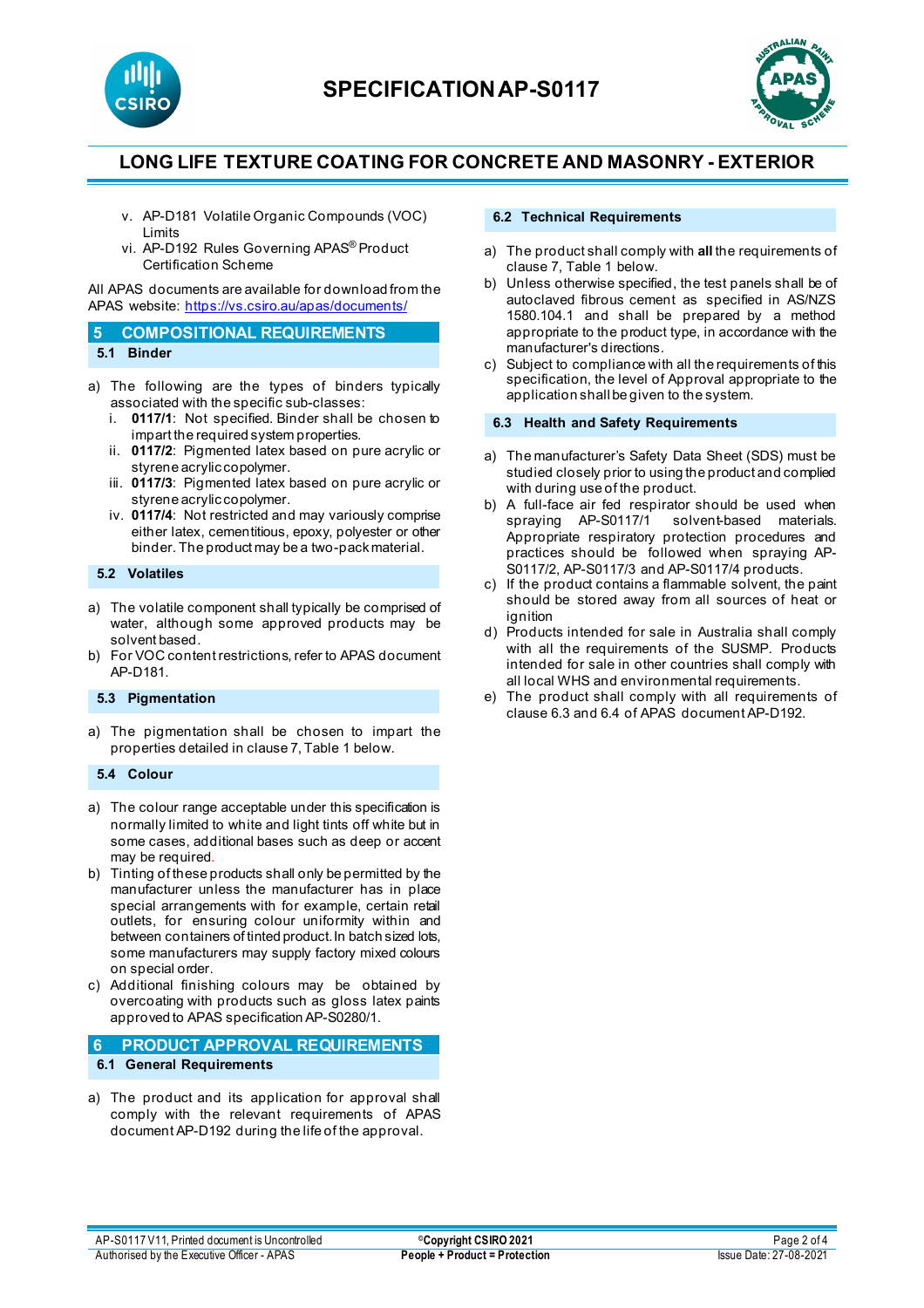



## **7 TABLE 1: PERFORMANCE PROPERTIES**

| <b>TEST</b>                                                 | <b>AS/NZS</b><br>1580<br><b>METHOD</b> | <b>REQUIREMENTS</b>                                                                                                                                                                                                                                                                                           |  |  |  |
|-------------------------------------------------------------|----------------------------------------|---------------------------------------------------------------------------------------------------------------------------------------------------------------------------------------------------------------------------------------------------------------------------------------------------------------|--|--|--|
| <b>Testing for ALL sub-classes</b>                          |                                        |                                                                                                                                                                                                                                                                                                               |  |  |  |
| <b>General Requirements</b>                                 | AS/NZS<br>4548                         | Shall comply with all the requirements of clause 4 Typical<br>Properties and Characteristics of the applicable standard:                                                                                                                                                                                      |  |  |  |
|                                                             |                                        | 0117/2: AS/NZS 4548.3<br>0117/3: AS/NZS 4548.2 or 3 according to type<br>0117/4: AS/N7S 4548 4                                                                                                                                                                                                                |  |  |  |
|                                                             |                                        | All results shall be reported.                                                                                                                                                                                                                                                                                |  |  |  |
| Specialised Application Properties<br>(for example, trowel) |                                        | Where the manufacturer's instructions call for specialised application<br>techniques, the coating system shall produce a film of the requisite<br>thickness, uniform in colour, gloss and finish and consistent with the<br>manufacturer's specification. Application technique shall be briefly<br>detailed. |  |  |  |
| Hard dry condition                                          |                                        | The hard-dry time shall be consistent with the manufacturer's stated<br>time.                                                                                                                                                                                                                                 |  |  |  |
| Reincorporation after Storage                               | 211.2                                  | After 18 months storage at ambient temperature, the settling rating<br>shall not fall below 4 and the productshall be readily re-incorporated.<br>The product shall have satisfactory application properties as per<br>above.                                                                                 |  |  |  |
| Erosion                                                     | Mass loss<br>and ack<br>calculation    | After 48 months exposure at a temperate site at 45°N, the total dry<br>film build present shall not be less than 80% of the total original dry<br>film build exposed.                                                                                                                                         |  |  |  |
| VOC Content                                                 | <b>APAS</b><br>AP-D181                 | Refer to APAS document AP-D181 for method and limits.<br>If the APAS specification is not listed on AP-D181, a declaration of<br>VOC content is still required.                                                                                                                                               |  |  |  |
| Additional testing for sub-classes 0117/2 and 0117/3 only   |                                        |                                                                                                                                                                                                                                                                                                               |  |  |  |
| Non-volatile Content by Volume<br>(Volume Solids)           | 301.2                                  | 0117/2: $\geq 40\%$ .<br>$0117/3$ : $\geq 44\%$ .                                                                                                                                                                                                                                                             |  |  |  |
|                                                             |                                        | Volume solids may be determined theoretically from raw material<br>$\bullet$<br>data except where solid constituents incorporate sealed air<br>voids.                                                                                                                                                         |  |  |  |
| <b>Pigmentation Levels</b>                                  |                                        | 0117/2: Pigment/binderratio by mass not greater than 1.5.<br>Pigment volume concentration not greater than 35%.                                                                                                                                                                                               |  |  |  |
|                                                             |                                        | 0117/3: Pigment/binder ratio by mass not greater than 4.0.<br>Pigment volume concentration not greater than 60%.                                                                                                                                                                                              |  |  |  |
| 214.x<br>Consistency                                        |                                        | Method and result to be recorded.                                                                                                                                                                                                                                                                             |  |  |  |
| 404.1<br>Recoating Properties                               |                                        | A further coat applied to a panel after 7 days drying shall comply<br>with parts $8(f)$ and $8(g)$ of the test method.                                                                                                                                                                                        |  |  |  |